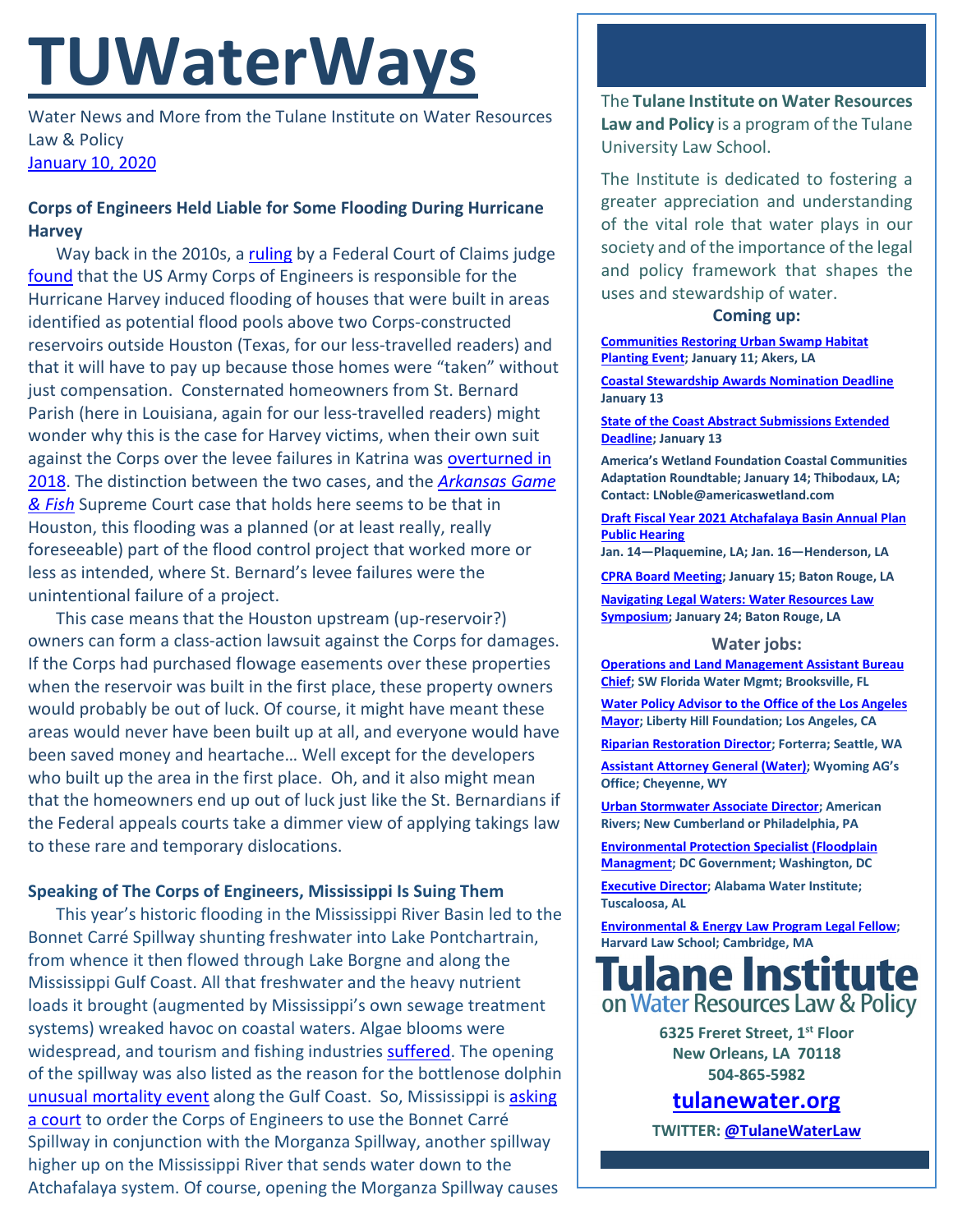a whole other set of issues, but those would be Louisiana's problem, [not Mississippi's.](https://www.youtube.com/watch?v=lqqq-sU2SQo) Unmentioned so far is the fact that Mississippi has regularly pushed, as recently as 2007, to bring extra fresh water to the Mississippi Sound [\(search for "Violet"\)](https://www.congress.gov/110/plaws/publ114/PLAW-110publ114.pdf) or the [currently spiked Yazoo Pumps](https://www.eenews.net/stories/1060205609) project that would likely add more nutrients to the Mississippi's flows by encouraging the conversion of wetlands to agriculture. It's a complicated world, [kids,](https://www.youtube.com/watch?v=HnsHpPNltBw) but until serious efforts are made to reduce the nutrient levels in the River, it is hard to imagine anything really improving where the impacts of river water are concerned.

### **Cracking Open the Most Fundamental, Important, and Successful Environmental Law in American History – [What Could Go Wrong?](https://www.reddit.com/r/Whatcouldgowrong/)**

(Don't actually watch any of the videos in that link, but just think of them as an endless list of metaphorical examples of what messing up NEPA could do to the place where we all have to live.)

Today, the Trump administration published [its proposal for new regulations](https://www.federalregister.gov/documents/2020/01/10/2019-28106/update-to-the-regulations-implementing-the-procedural-provisions-of-the-national-environmental) for the National Environmental Protection Act. NEPA just turned 50 [last week](https://legal-planet.org/2020/01/01/commemorating-the-national-environmental-policy-acts-50th-anniversary/) (who knew that NEPA is a Capricorn?), and has long proven the old adage that "sunshine is the best disinfectant" by requiring public input and scientific review on projects all across the federal government. Glad the government can no longer indiscriminately bulldoze neighborhoods full of black and brown people? Thank NEPA!

Anyways, President Trump pretty clearly hates NEPA. It makes sense. He's a developer at heart, and NEPA slows down indiscriminate development and demands outside perspectives. As the president has pointed out, no one has altered NEPA regulations for 40 years. Even the Obama administration only issued [guidance](https://obamawhitehouse.archives.gov/sites/whitehouse.gov/files/documents/nepa_final_ghg_guidance.pdf) (which didn't really [satisfy environmentalists,](https://legal-planet.org/2016/08/02/the-new-nepa-guidance/) either). However, the new regulations are expected (intended) to severely curtail the projects that require NEPA review, the amount of time a NEPA review can take, and the amount of things a NEPA review can consider – specifically looking at the cumulative effects of multiple projects \*cough\*climate change\*cough\* is right out.

Even if the new rules make through (no [slam dunk\)](https://www.youtube.com/watch?v=ujGSt-93qZo) it may not mean the end of NEPA as we have now know it. Why? First, changing the rules won't change the actual law so count on their compliance with the NEPA statute to be challenged. Second, these regulations are issued by the Council on Environmental Quality (CEQ) – a shop within the White House set up by NEPA. The CEQ issues regulations for how other federal agencies should prepare environmental impact statements. However, as Professor Dan Farber at Berkeley [points out,](https://legal-planet.org/2020/01/06/a-paper-tiger/) these regulations aren't actually binding and receive a lesser level of deference from the justice system than do regulations from an agency that actually has the congressional authority to issue binding regulations. These CEQ regulations should receive only the amount of deference shown in the "thoroughness, logic, and expertness" shown in their writing. As far as this administration's thoroughness, logic, and expertness goes on environmental laws and regulations, well, they have attempted to [roll back 95](https://www.nytimes.com/interactive/2019/climate/trump-environment-rollbacks.html) different environmental rules, those rollbacks have been challenged [nearly 70 times,](https://policyintegrity.org/trump-court-roundup) and the administration has won 4 times.

Additionally, the sticking of these new regulations relies on President Trump's re-election, as it is unlikely that they will be finalized early enough for implementation of the rules to happen before next January. In the meantime, expect plenty of people pouring over these new regulations (us included), comment after comment about how the way NEPA is currently applied is killing the oil and gas industry in this country, which is currently the number one oil and gas producer in the world, and how it's killing jobs in this country, with 3.5% unemployment and some huge long streak of job growth, as well as plenty of comments pointing out that this new way of applying NEPA flies boldly in the face of the congressional intent of the act and will open the door for disasters and boondoggles alike.

We get that there are gripes about how long it can take to do Environmental Impact Statements and how much they cost. But you know what, absolutely nothing in the law requires it to take years and years to document a federal decision. Much—most, we might wager—of the delay is due to project design and construction being underfunded and because it takes qualified people to evaluate the possible impacts and alternatives of a major decision (say, about whether, where and how to build a road) and there are fewer and fewer of those people working in our federal government. But what you won't likely hear any time soon is someone "Man, this permitting is taking a long time. Maybe we should better fund these agencies tasked with keeping Americans safe so that they can do their job in a more timely and efficient manner." Because that would be just [inconceivable.](https://www.youtube.com/watch?v=Z3sLhnDJJn0) What is not inconceivable is that without a thoughtful, transparent record to support major decisions we will get poorer decisions and live at greater risk. How do we know? Because the decision to